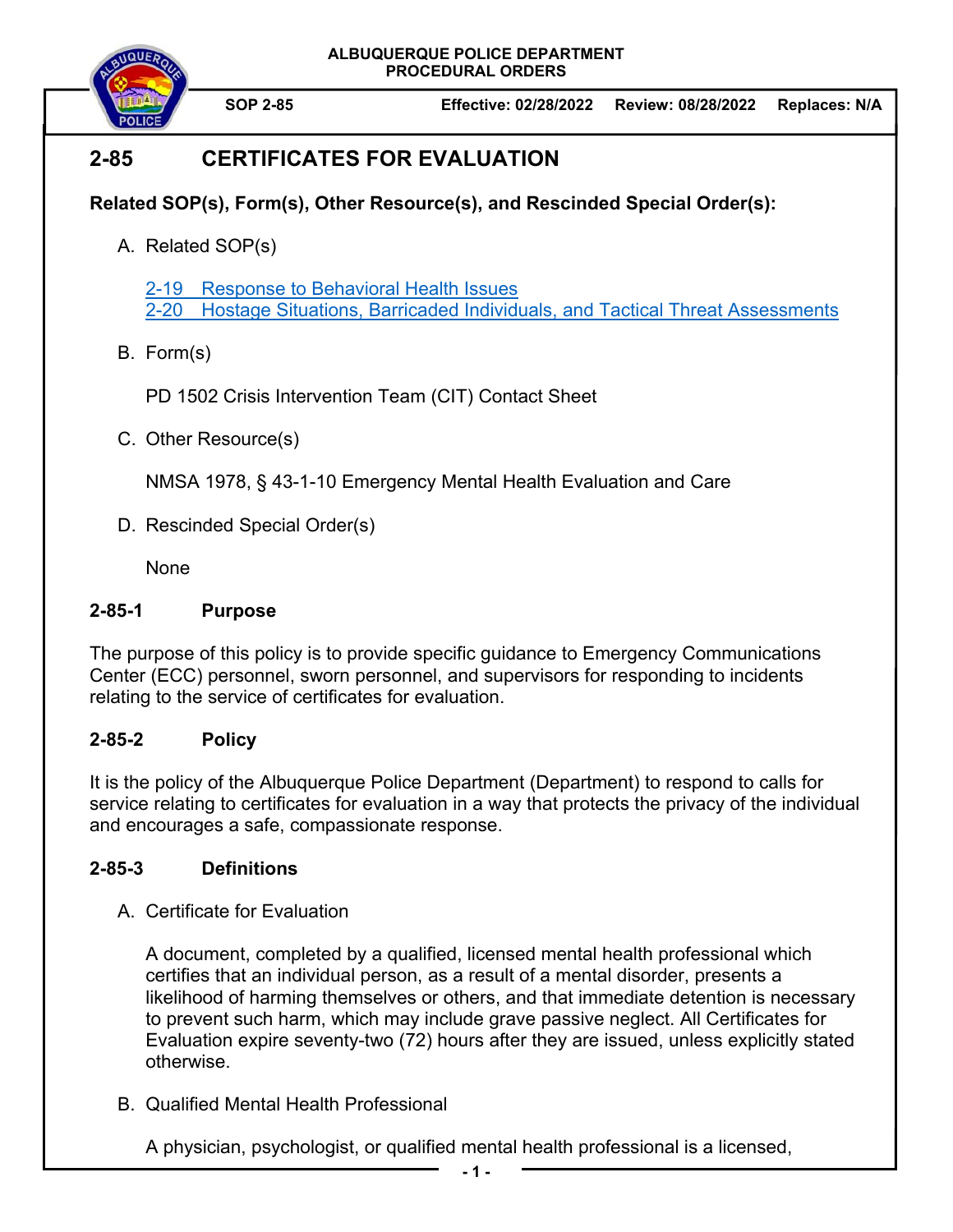#### **ALBUQUERQUE POLICE DEPARTMENT PROCEDURAL ORDERS**



**SOP 2-85 Effective: 02/28/2022 Review: 08/28/2022 Replaces: N/A** 

independent social worker, a licensed professional clinical mental health counselor, a marriage and family therapist, a certified nurse practitioner, or a clinical nurse specialist with a specialty in mental health, who is qualified to work with individuals having behavioral health crises or with behavioral health disorders.

## **2-85-4 Statutory Basis for Certificates for Evaluation**

- A. NMSA 1978, § 43-1-10 allows qualified mental health professionals to write Certificates for Evaluation that provide sworn personnel with the authority to detain and transport individuals to the psychiatric evaluation location indicated on the Certificate for Evaluation.
- B. The qualified mental health professional's order is based on their evaluation that a person, as a result of a behavioral health disorder, presents a likelihood of committing serious harm to themselves or others, and that immediate detention is necessary to ensure the safety of the individual or others.

#### **2-85-5 Procedure for Serving Certificates for Evaluation 6**

- A. The ECC shall be the central hub for the intake of certificates for evaluation.
	- 1. Qualified mental health professionals shall call the ECC to create a call for service to serve a certificate for evaluation.
	- 2. ECC personnel shall request that the qualified mental health professional provide an electronic copy of the Certificate for Evaluation to APDCFORE@cabq.gov before a call for service may be created. ECC personnel shall accept Certificates that are submitted by facsimile.
	- 3. ECC personnel shall create a mental health call for service and attempt to dispatch Enhanced Crisis Intervention Team (ECIT) sworn personnel to all Certificate for Evaluation calls for service, when available.
	- 4. ECC personnel shall generate Certificate for Evaluation calls for service only between the hours of 0600 and 2200 hours. Any Certificate for Evaluation call still pending after 2200 hours shall be reviewed by the on-duty sergeant, to weigh the dangerousness of the individual against the late hour of service.
		- a. If the decision is made not to serve the certificate after 2200, a call for service must be rescheduled by ECC, for the following shift, after 0600.
- B. ECC personnel shall send the primary responding officer an electronic copy of the Certificate for Evaluation to their City email account.
- C. Sworn personnel may print a physical copy of the Certificate for Evaluation prior to service when printing is possible. The individual may receive a physical copy of the Certificate at the time of service, when available. This copy can be helpful in gaining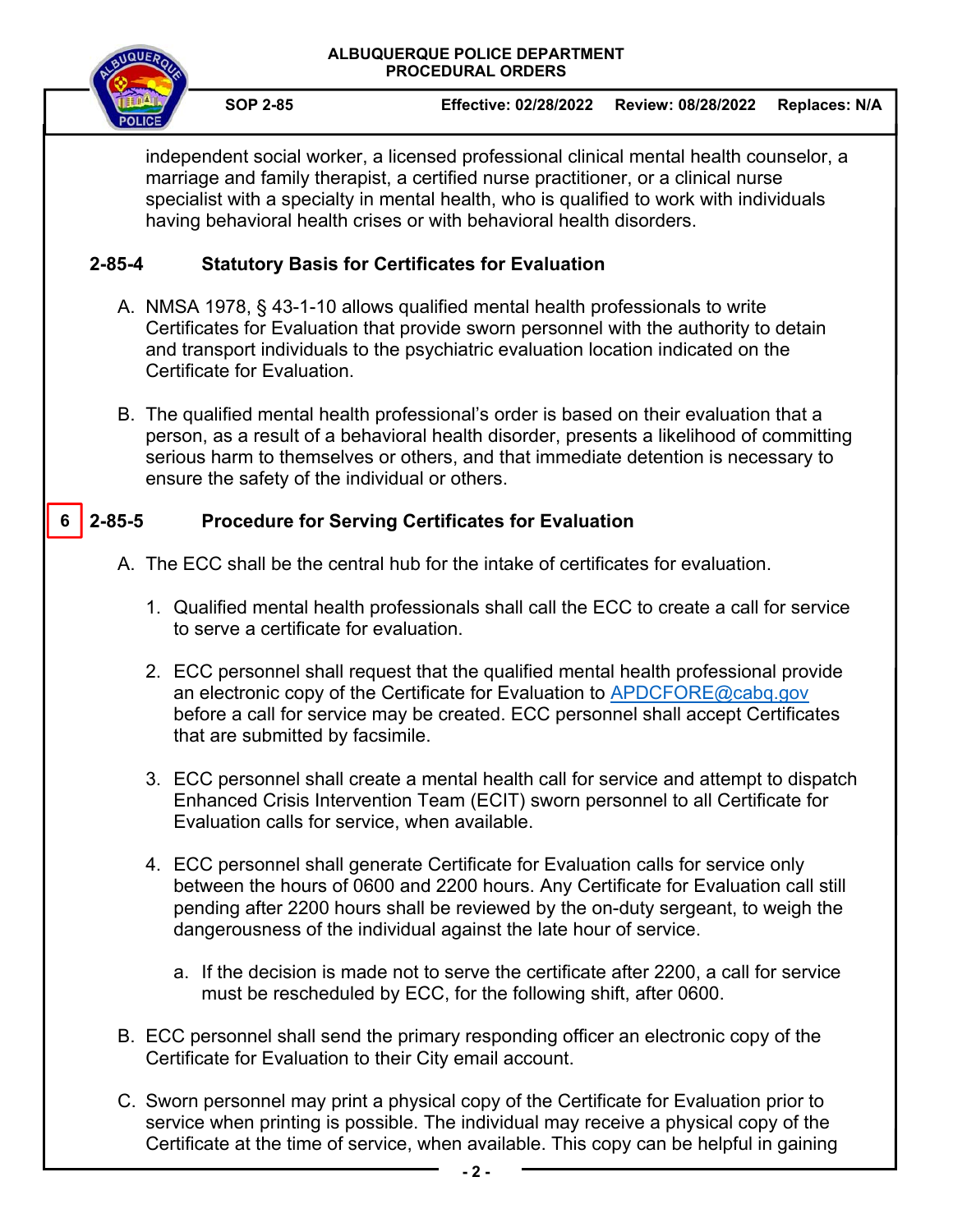